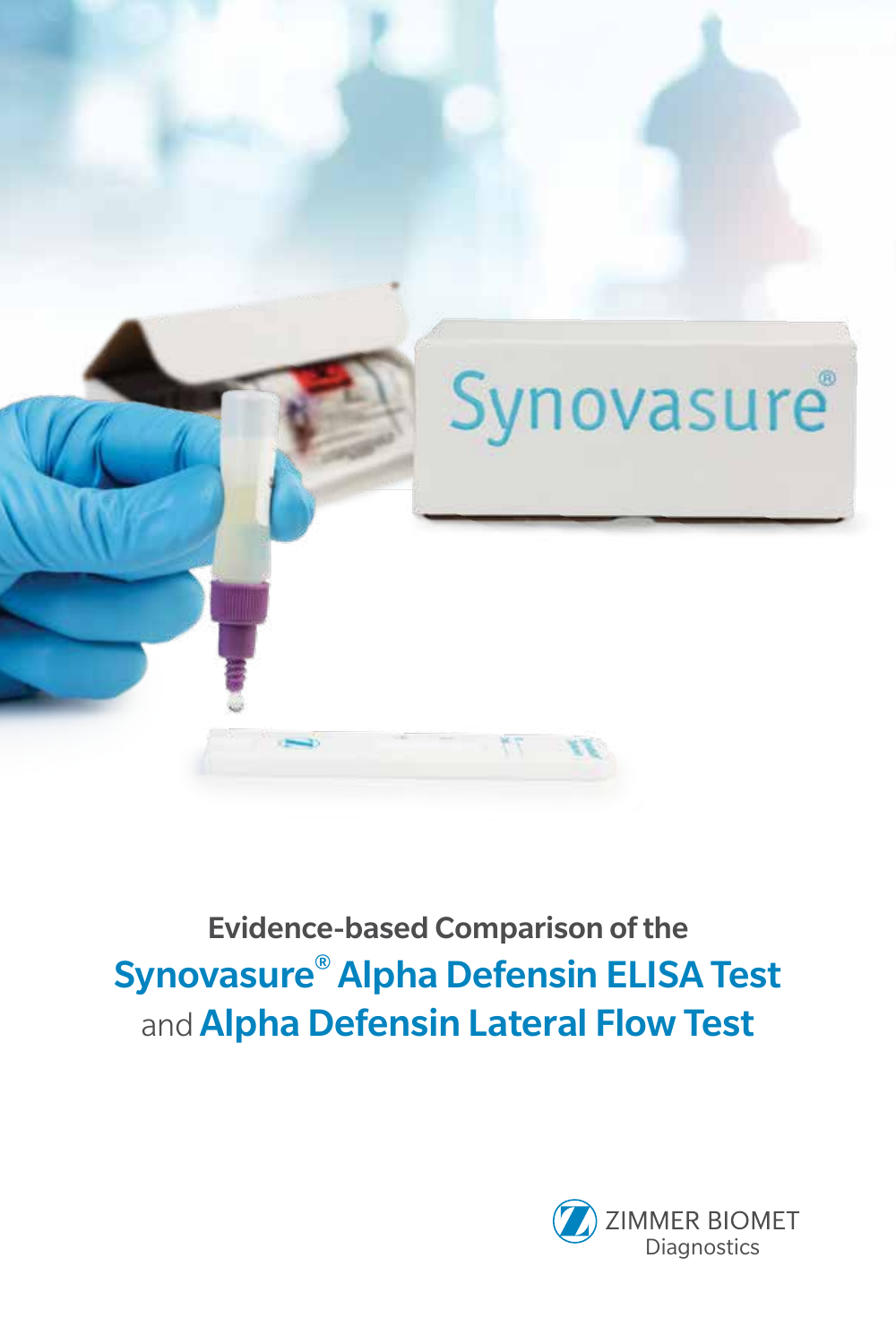### Overview:

Alpha defensin biomarker testing is the first test specifically designed and validated for use, as an adjunct to additional tests, in the diagnosis of periprosthetic joint infection (PJI). The test detects human alpha defensins in the synovial fluid of persons with a total joint replacement. Alpha defensins are antimicrobial peptides released by activated neutrophils in response to infection. There are two test options available: an ELISA test (available via laboratory) and a lateral flow device.

#### *Synovasure Alpha Defensin ELISA Test*

Synovasure Alpha Defensin ELISA test is a validated laboratory service performed by trained personnel in a certified laboratory (ie. CLIA (US), DAkkS (Germany), UKAS (UK)) with, typically, a 24–48 hours result turnaround. The Synovasure Alpha Defensin ELISA test is available in the US via CD Laboratories and in the EU via partner labs, the Fenner lab (Germany) and Golden Jubilee National Laboratory (UK).

#### *Synovasure Alpha Defensin Lateral Flow Test*

Synovasure Alpha Defensin Lateral Flow Test utilizes the same anti-microbial peptide to detect the immune response to infection as the ELISA test, but returns results in 10 minutes. The Synovasure Alpha Defensin Lateral Flow Test is available for use in numerous countries throughout the world.

#### Clinical Validation

In numerous clinical studies, both Synovasure Alpha Defensin test options demonstrated high levels of clinical performance through high sensitivity and specificity (see data table below).

| <b>Study</b>                                      | N   | <b>Sensitivity</b> | <b>Specificity</b> |
|---------------------------------------------------|-----|--------------------|--------------------|
| Rothman Institute <sup>1</sup>                    | 149 | 97% (36/37)        | 96% (107/112)      |
| Mayo Clinic <sup>2</sup>                          | 61  | 100% (19/19)       | 95% (40/42)        |
| Cleveland Clinic <sup>3</sup>                     | 78  | 100% (24/24)       | 98% (53/54)        |
| Endo Klinik <sup>4</sup>                          | 156 | 97% (28/29)        | 97% (123/127)      |
| Cleveland Florida <sup>5</sup>                    | 70  | 97% (34/35)        | 97% (34/35)        |
| Charite - Universitatsmedizin Berlin <sup>6</sup> | 71  | 85% (11/13)*       | 98% (57/58)        |
| Multi-center Study <sup>7**</sup>                 | 369 | 93% (113/122)      | 98% (241/247)      |
| <b>Combined</b>                                   | 954 | 95% (265/279)      | 97% (655/675)      |

#### Synovasure Alpha Defensin ELISA Test

#### Synovasure Alpha Defensin Lateral Flow

| l Studv                           |     | Sensitivity   | <b>Specificity</b> |
|-----------------------------------|-----|---------------|--------------------|
| Multi-center Study <sup>7**</sup> | 288 | 94.3% (50/53) | 94.5% (222/235)    |

● Note: Excludes samples with >20% blood

\* Includes patients with a draining sinus

\*\* Mayo Clinic, Cleveland Clinic – Florida, Sinai Hospital of Baltimore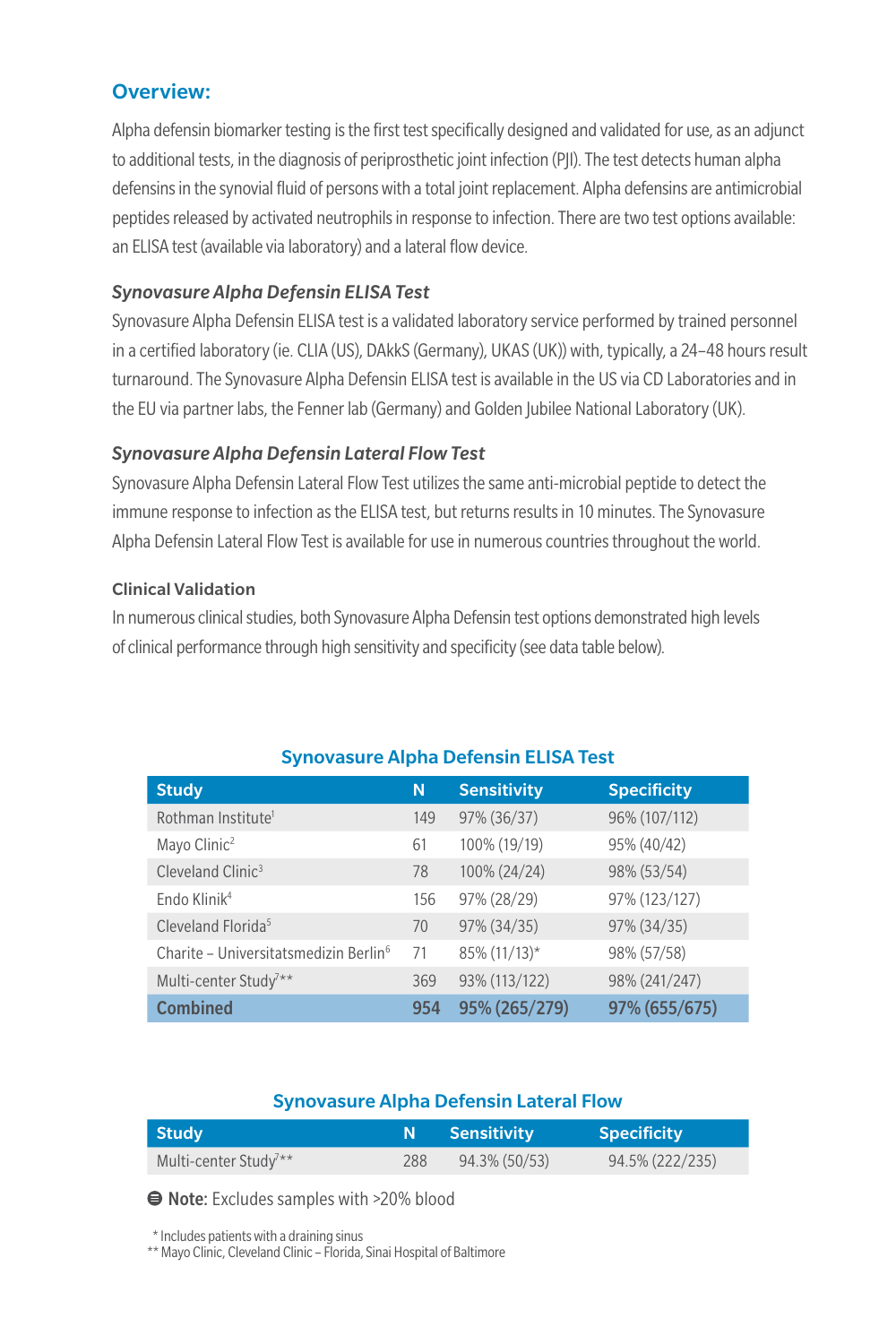## Lateral Flow Studies: Understanding the Differences

Several studies have been published that assess the performance of the Synovasure Alpha Defensin Lateral Flow device. A number of factors can influence the performance and results of these studies; e.g.

- Using small sample sizes especially with low numbers of PII positives<sup>8-10</sup> can misrepresent performance of the test
- Potential misuse of LF device such as improper dilution of samples<sup>8</sup> user should always follow the manufacturer's instructions for use
- Use of criteria different from MSIS as the reference method
- Inclusion of joints with spacers<sup>9</sup>

# ELISA Test vs. Lateral Flow Test

In a multi-center prospective clinical study, no statistically significant difference was shown between Synovasure Alpha Defensin ELISA Test and Synovasure Alpha Defensin Lateral Flow Test.7

Furthermore, two recently published clinical studies performed a comparison between the tests:

- Gehrke, et al., demonstrated a 94.8% accuracy between the ELISA and Lateral Flow Test.<sup>11</sup>
- Balato, et al., concluded that "The diagnostic accuracy of the two alpha-defensin assessment methods is comparable".12

The Synovasure Alpha Defensin ELISA Test and the Synovasure Alpha Defensin Lateral Flow Test perform nearly equivalent with no statistically significant difference. The tests achieve a sensitivity and specificity of 94% or greater, which can be seen from the clinical studies for both.